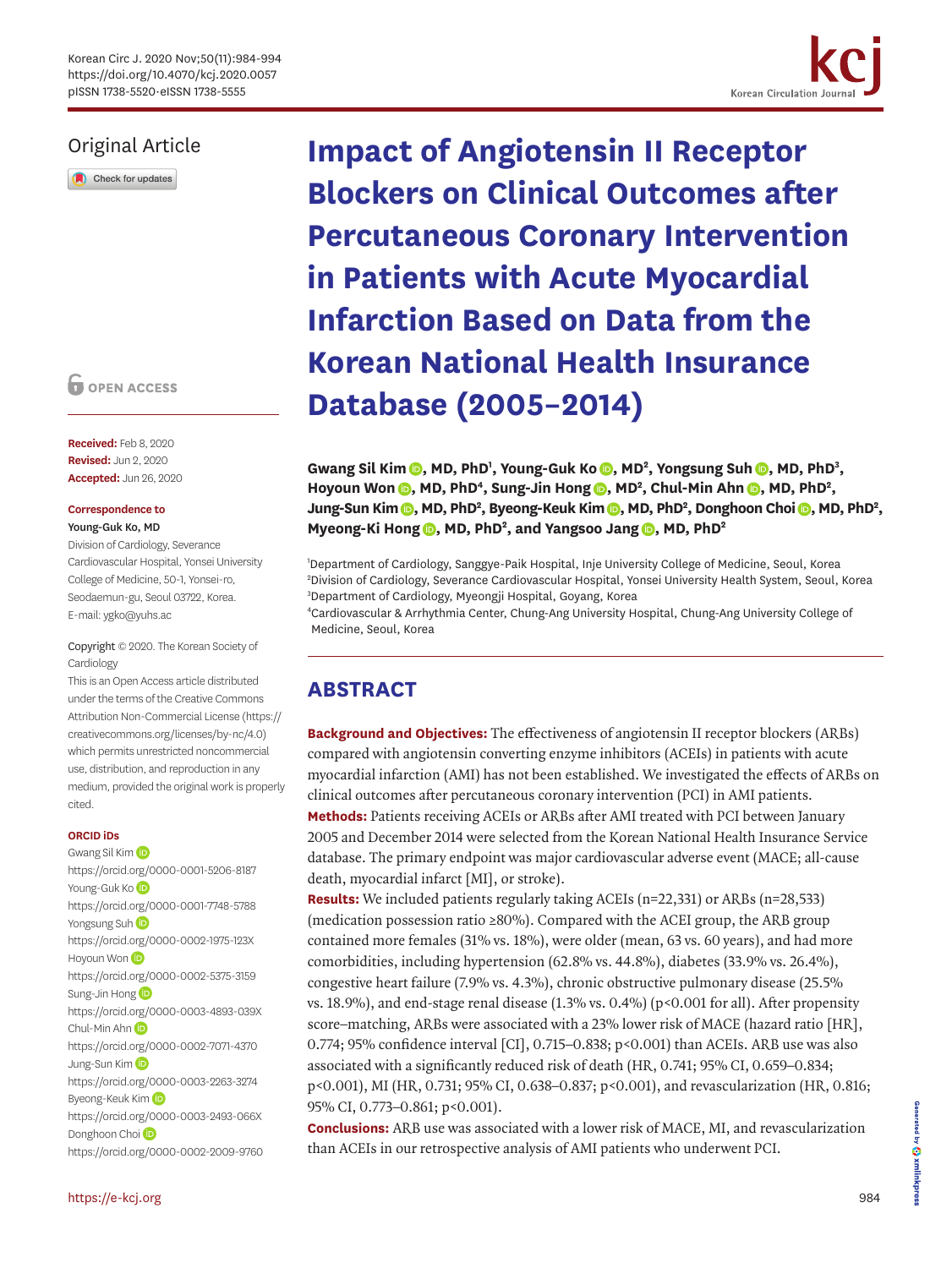<span id="page-1-1"></span><span id="page-1-0"></span>

Myeong-Ki Hong <https://orcid.org/0000-0002-2090-2031> Yangsoo Jang <https://orcid.org/0000-0002-2169-3112>

#### **Funding**

This study was supported by a grant from the Korean Society of Cardiology (201605-03). We thank J. Hwang, Professor of the Division of Mathematics and Big Data Science, Daegu University, Gyeongsan, Korea, for the support provided during the statistical analyses.

#### **Conflict of Interest**

The authors have no financial conflicts of interest.

#### **Author Contributions**

Conceptualization: Kim GS, Ko YG; Data curation: Kim GS, Ko YG, Suh Y; Formal analysis: Kim GS, Ko YG; Funding acquisition: Ko YG; Investigation: Kim GS, Ko YG, Suh Y; Methodology: Kim GS, Ko YG; Supervision: Ko YG; Validation: Kim GS, Ko YG, Suh Y, Won H, Hong SJ, Ahn CM, Kim JS, Kim BK, Choi D, Hong MK, Jang Y; Writing - original draft: Kim GS, Ko YG; Writing - review & editing: Kim GS, Ko YG, Suh Y, Won H, Hong SJ, Ahn CM, Kim JS, Kim BK, Choi D, Hong MK, Jang Y.

**Keywords:** Angiotensin type II receptor blockers; Angiotensin converting enzyme inhibitors; Myocardial infarction; Drug therapy

# **INTRODUCTION**

Chronic activation of the renin-angiotensin-aldosterone system (RAAS) plays an important role in the pathogenesis of cardiovascular diseases, and inhibition of RAAS reduces cardiovascular mortality and morbidity across a wide spectrum of cardiovascular disorders[.1\)](#page-9-0)[2\)](#page-9-1) Specifically, increased angiotensin II levels after myocardial infarction (MI) exert adverse cardiovascular effects through vasoconstriction, fluid retention, sympathetic nerve system activation, platelet activation, and myocardial remodeling.<sup>3)[4\)](#page-9-3)</sup>

RAAS blockade is accomplished therapeutically by two main groups of medications that have different pharmacologic actions: angiotensin converting enzyme inhibitors (ACEIs) and angiotensin II receptor blockers  $(ARBs)$ .<sup>1)2)</sup> ACEIs suppress not only the production of angiotensin, but also prevent the breakdown of bradykinin, thereby inducing additional cardioprotective effects. In contrast, ARBs reduce RAAS activity by selective inhibition of angiotensin II receptors.

Use of ACEIs after MI has been demonstrated to slow the progression of heart failure and reduce the occurrence of cardiovascular events. International guidelines recommend early use of ACEIs after an acute myocardial infarction (AMI), especially in patients with heart failure, hypertension, diabetes, or ST segment elevation MI.<sup>5[-7\)](#page-9-5)</sup> However, ACEIs may produce cough, altered taste, or rash leading to dose reduction or permanent discontinuation of the medication, and drug discontinuation is more frequent with these drugs than with ARBs. ACEI intolerance is especially common in Asians, occurring in up to 20% of patients.<sup>[8\)](#page-9-6)</sup>

ARBs are currently recommended for patients intolerant to ACEI therapy.<sup>[9\)](#page-9-7)[10\)](#page-9-8)</sup> In two randomized controlled trials, ARBs and ACEIs exhibited similar efficacy for the prevention of death and cardiovascular morbidities after AMI[.11\)](#page-9-9)[12\)](#page-9-10) However, clinical evidence in support of the use of ARBs in patients with AMI remains limited. In the present study, we used claims data from the Korean National Health Insurance Service (KNHIS) to compare clinical outcomes in real-world practice between the use of ARBs or ACEIs after AMI in patients who underwent percutaneous coronary intervention (PCI) with stent insertion.

## **METHODS**

### **Study population**

This is a retrospective cohort study using claims data from KNHIS, which is the sole insurer of the Korean national health insurance program. KNHIS operates a medical claims database that includes diagnoses, treatments, pharmaceuticals, and procedures, as well as personal data, such as age, sex, residential area, and date of death. All medical service providers and people seeking medical services in Korea are required by national acts to join the KNHIS insurance program. Therefore, the KNHIS database covers almost all medical services performed in the Korean population since 2002. The database is based on the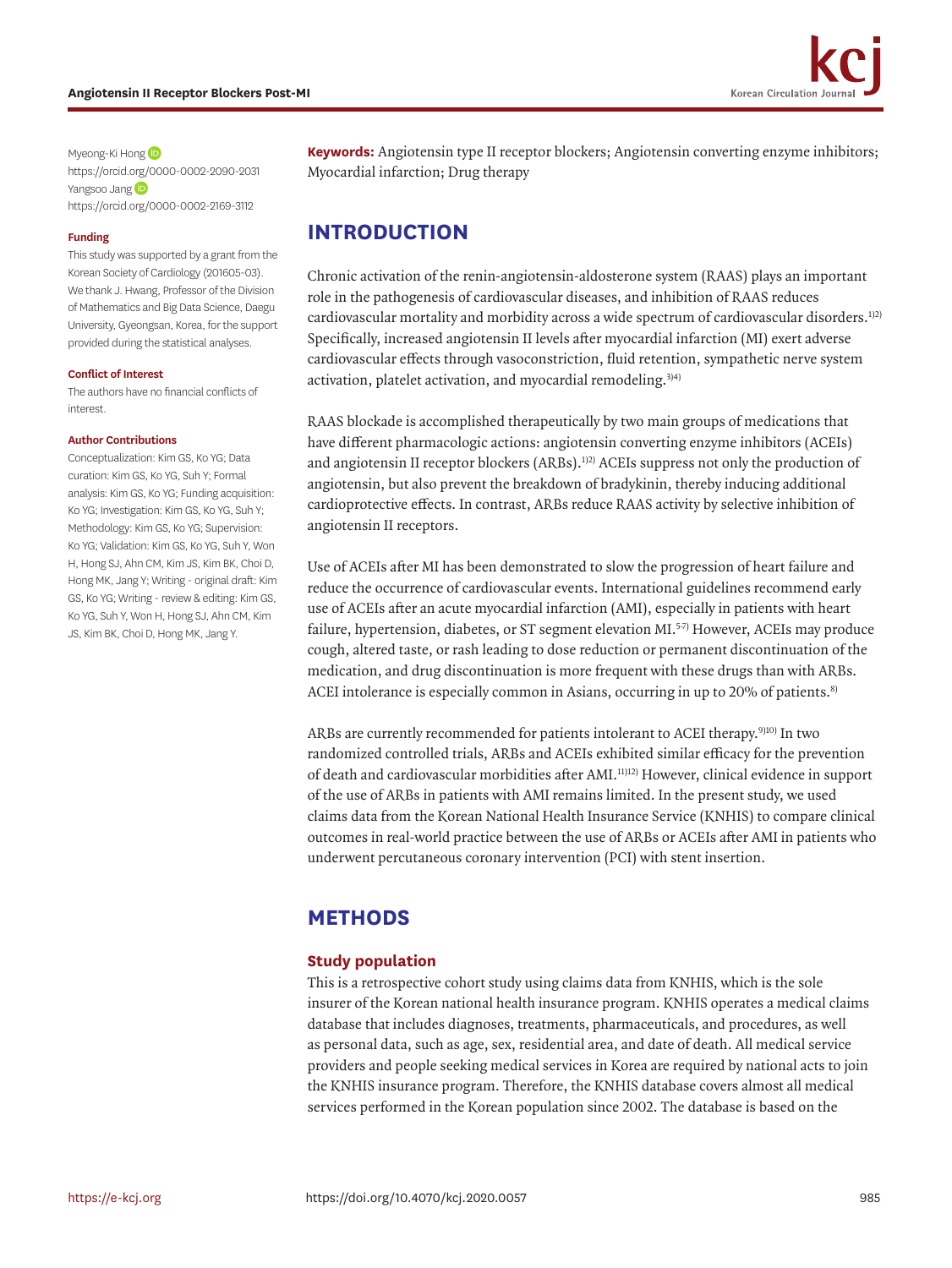Korean Standard Classification of Disease-7 coding system, which is compatible with the International Classification of Diseases-10 coding system.

For the present study, we included all patients in the KNHIS database who underwent PCI using a bare metal stent or drug-eluting stent (DES) from 2005 to 2014 while admitted to a hospital under new diagnosis of AMI (diagnostic codes: I21, I22, or I23). The exclusion criteria were coronary bypass surgery, PCI without stent insertion, cardiopulmonary resuscitation, in-hospital death during the index admission, or the presence of metastatic cancer. We also excluded patients who received no antiplatelet agents after the index PCI to minimize confounding factors. The study population was followed after stent implantation for 2 years or until the primary end point occurred.

#### **Data collection and outcome assessments**

Data were collected by analyzing diagnostic, prescription, and procedural codes in the claims database. We calculated the medication possession ratio (MPR) by dividing the sum of days for which a medication was prescribed by the number of follow-up days. We classified the study population as regular medication users (MPR  $\geq 80\%$ ), irregular medication users (MPR 1%–79%), or non-users (MPR 0%)[.13\)](#page-9-11) Only regular users of the respective medications were included in the outcome comparisons between the ARB and ACEI groups. Patients receiving both ACEIs and ARBs and those who changed medications from 1 group to the other during follow-up were excluded from the clinical outcomes comparisons. We defined the index time point as the date of admission for the procedure.

The primary end point was major adverse cardiovascular event (MACE), defined as the composite of all-cause death, myocardial infarction, or stroke (all types). MI was considered to have recurred during follow-up if the main diagnosis of AMI (diagnostic codes: I21, I22, or I23) was combined with rehospitalization and coronary angiography (procedure code: HA670) or if a new diagnosis of sudden cardiac arrest (diagnostic code: I469) was confirmed. We adopted this narrow definition of AMI to avoid misdiagnosis of a previous MI as a new event during follow-up. Strokes included ischemic stroke, hemorrhagic stroke, or unknown type of stroke (diagnostic codes: I60, I61, I62, I63, or I64) that were confirmed with an imaging study (examination codes: HE101, 201, 135, 235, 236, 451, or 461) during hospitalization.

### **Statistical analysis**

 $\chi^2$  tests or Fisher's exact tests were used to compare categorical variables; Student's t-tests were used to compare continuous variables. Univariate and distributional analyses included measures of clinical outcomes. For propensity-score matching, we performed 1:1 case-control matching based on the propensity score with a hierarchical sequence until there were no more further matches. SAS logistic procedure code was used to create the propensity scores. The variables included in the propensity score matching were following confounding factors: age, sex, year of study enrollment, hypertension, diabetes mellitus, dyslipidemia, previous stroke, previous MI, heart failure, history of malignancy, stent type, number of stents, and inhospital and follow-up medications (dual antiplatelet agents, beta blockers, calcium channel blockers, statins, loop diuretics, and spironolactone). Cox proportional-hazards regression analysis was used to assess the effects of ACEIs or ARBs as independent predictors of MACE. Statistical analysis was performed using SAS software (SAS Institute, Ver 9.1, Cary, NC, USA). The statistical significance level was set at p<0.05.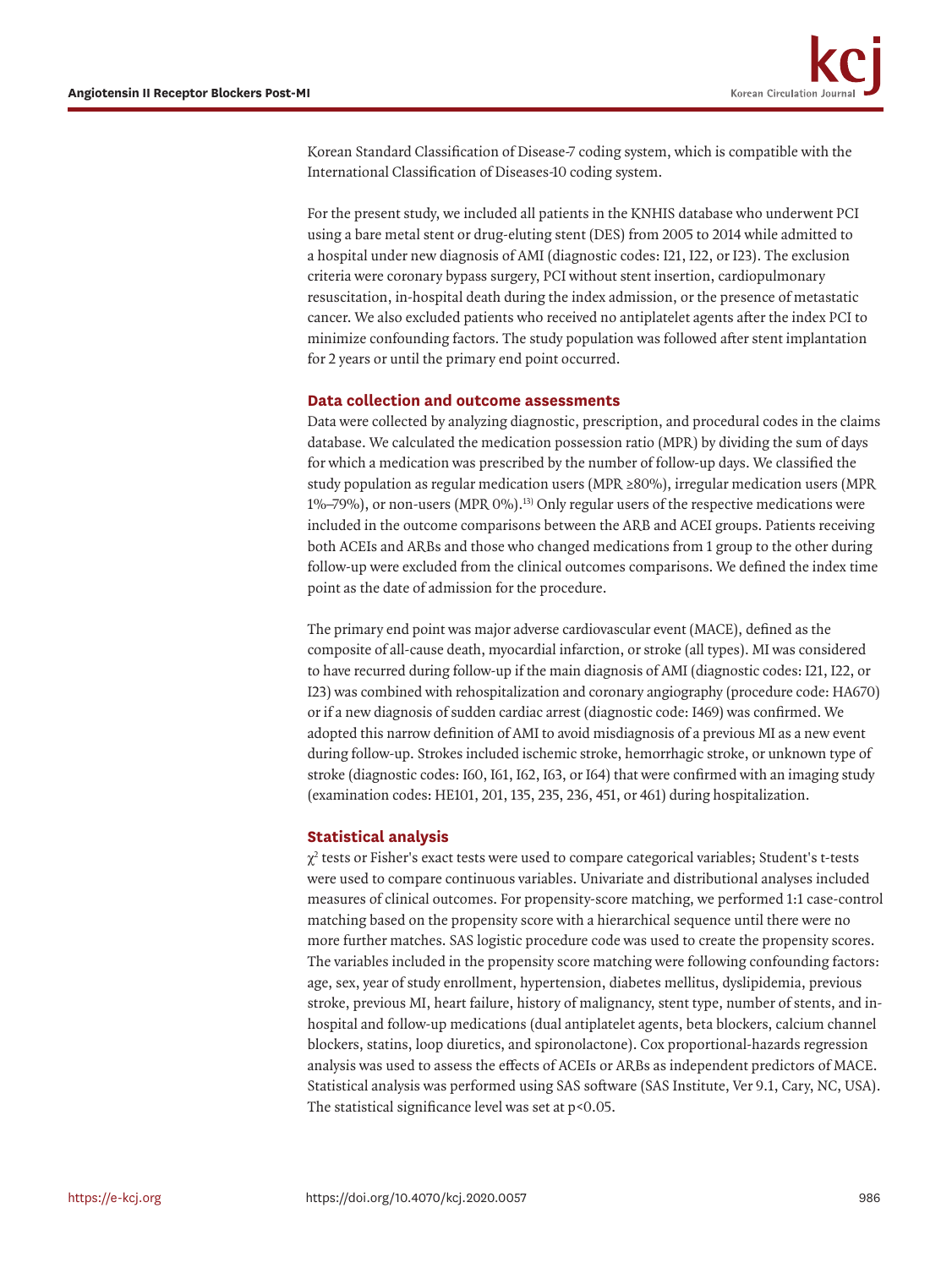

## **RESULTS**

### **Baseline characteristics**

We identified a total of 108,728 patients who met the study inclusion criteria from January 2005 to December 2014. Of these, 84,260 (77.5%) patients were prescribed one or more RAAS blockers at hospital discharge and 68,459 (62.96%) patients were regular RAAS blocker users during the 2-year follow-up period (**[Figure 1](#page-3-0)**). After excluding 17,595 patients who were prescribed both ARBs and ACEIs or who converted from an ARB to an ACEI or from an ACEI to an ARB during follow-up, we enrolled 50,864 regular users of either an ARB (n=28,533) or an ACEI (n=22,331) in this study.

Overall, the mean age of the study population was 62 years, and 74% of the included patients were male. Baseline characteristics, implanted stents, and prescribed medications for the two patient groups are summarized in **[Table 1](#page-4-0)**. Compared with the ACEI group, the ARB group contained more females (31% vs. 18%, p<0.001) and was older (mean age, 63 years vs. 60 years, p<0.001). In addition, several comorbidities were more frequent in the ARB group than in the ACEI group: hypertension (62.8% vs. 44.8%, p<0.001), DM (33.9% vs. 26.4%, p<0.001), CHF (7.9% vs. 4.3%, p<0.001), chronic obstructive pulmonary disease (25.5% vs. 18.9%, p<0.001), and end-stage renal disease (1.3% vs. 0.4%, p<0.001) (**[Table 1](#page-4-0)**).

After performing propensity-score matching for the entire population, we obtained 19,762 matched pairs of ARB users and ACEI users (**[Table 2](#page-5-0)**). Standardized differences between propensity-matched groups were <0.1 for all baseline characteristics and medications. The ARBs and ACEIs prescribed for the study population were presented in **[Supplementary Table 1](#page-8-0)**.



<span id="page-3-0"></span>**Figure 1.** Flow diagram of the study population.

ACEI = angiotensin converting enzyme inhibitor; AMI = acute myocardial infarction; PCI = percutaneous coronary intervention; RAAS = renin–angiotensin–aldosterone system.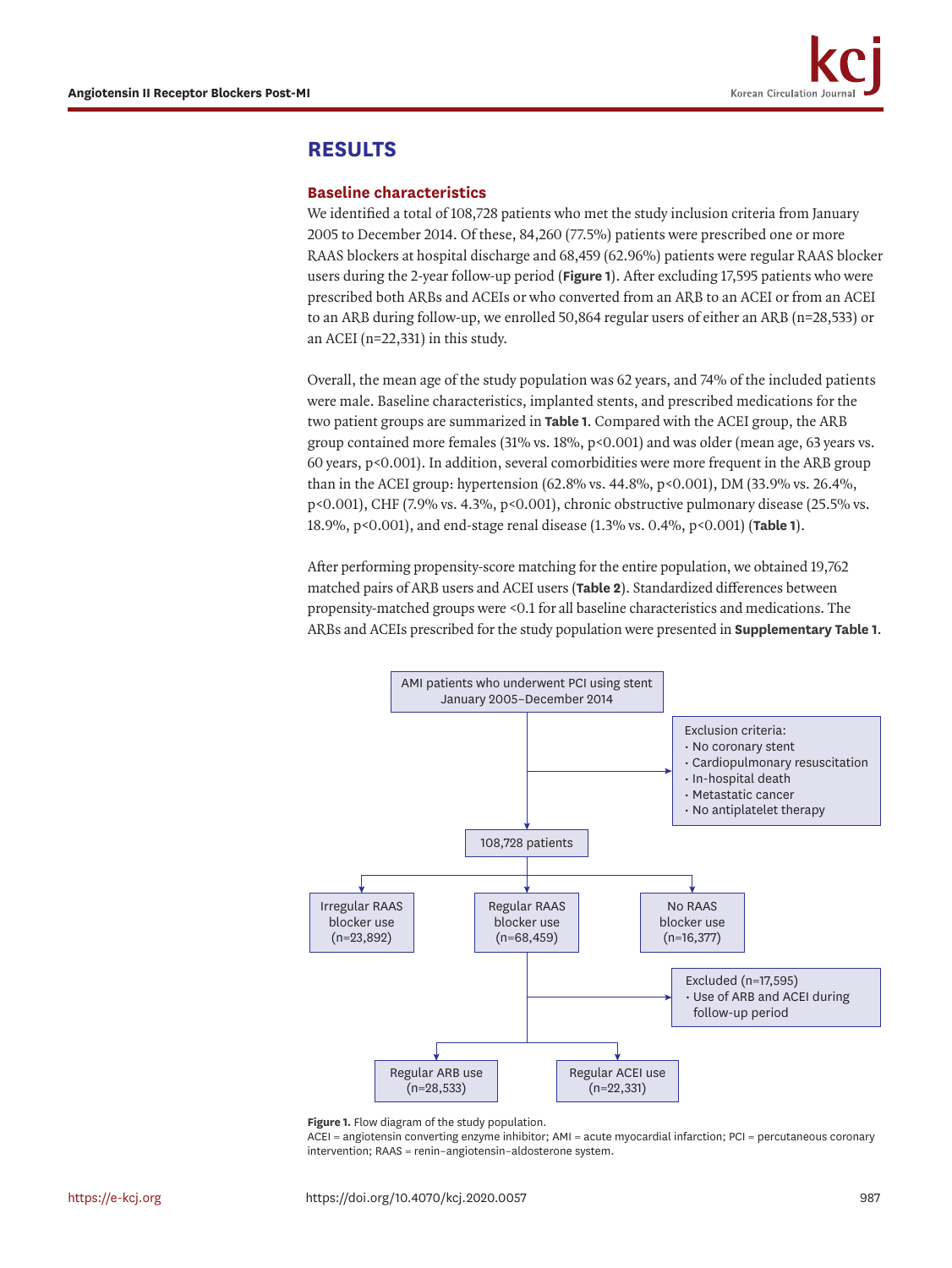| Characteristic                                      | ARB group (n=28,533) | ACEI group (n=22,331) | p     |
|-----------------------------------------------------|----------------------|-----------------------|-------|
| Age (years)                                         | $63 \pm 12$          | 60±12                 | 0.001 |
| Male                                                | 19,711 (69.1)        | 18,408 (82.4)         | 0.001 |
| Study enrollment                                    |                      |                       | 0.001 |
| 2005-2008                                           | 8,411 (29.5)         | 8,610 (38.6)          |       |
| 2009-2011                                           | 8,786 (30.8)         | 6,702 (30.0)          |       |
| 2012-2014                                           | 11,336 (39.7)        | 7,019 (31.4)          |       |
| Comorbidities                                       |                      |                       |       |
| Hypertension                                        | 17,915 (62.8)        | 10,012 (44.8)         | 0.001 |
| <b>DM</b>                                           | 9,657(33.9)          | 5,891 (26.4)          | 0.001 |
| Dyslipidemia                                        | 9,617(33.7)          | 5,626 (25.2)          | 0.001 |
| Previous stroke                                     | 2,884 (10.1)         | 1,595(7.1)            | 0.001 |
| CHF                                                 | 2,255(7.9)           | 948 (4.3)             | 0.001 |
| COPD                                                | 7,278 (25.5)         | 4,216 (18.9)          | 0.001 |
| <b>ESRD</b>                                         | 372 (1.3)            | 84 (0.4)              | 0.001 |
| History of malignancy                               | 934(3.3)             | 658 (2.9)             | 0.036 |
| Type of stent                                       |                      |                       | 0.001 |
| <b>BMS</b>                                          | 1,025(3.6)           | 1,247(5.6)            |       |
| 1st generation DES                                  | 7,329 (25.7)         | 6,957(31.2)           |       |
| 2nd generation DES                                  | 20,179 (70.7)        | 14,127 (63.3)         |       |
| Number of stents                                    |                      |                       | 0.725 |
| 1                                                   | 23,485 (82.3)        | 18,407 (82.4)         |       |
| 2 or more                                           | 5,048 (17.7)         | 3,924 (17.6)          |       |
| Medications during follow-up                        |                      |                       |       |
| Dual antiplatelet agents (aspirin plus clopidogrel) | 17,077 (59.9)        | 13,554 (60.7)         | 0.001 |
| Aspirin only                                        | 7,827 (27.4)         | 6,295(28.2)           |       |
| Clopidogrel only                                    | 3,312(11.6)          | 2,310 (10.3)          |       |
| Beta blocker                                        | 20,291 (71.1)        | 17,619 (78.9)         | 0.001 |
| <b>Statin</b>                                       | 24,381 (85.5)        | 19,237 (86.1)         | 0.026 |
| Loop diuretic                                       | 3,564(12.5)          | 2,322 (10.4)          | 0.001 |
| Aldactone                                           | 1,606(5.6)           | 1,432(6.4)            | 0.002 |
| Vasodilator                                         | 9,753 (34.2)         | 8,040 (36.0)          | 0.001 |
| Number of antihypertensives                         | $1.93 \pm 0.63$      | $1.86 \pm 0.49$       | 0.001 |

<span id="page-4-0"></span>**Table 1.** Baseline characteristics of ACEI or ARB users

Values are expressed as number (%), or mean±standard deviation.

ACEI = angiotensin converting enzyme inhibitor; ARB = angiotensin receptor II blocker; BMS = bare metal stent;  $CHF =$  congestive heart failure;  $COPD =$  chronic obstructive pulmonary disease; DES = drug-eluting stent; DM = diabetes mellitus; ESRD = end-stage renal disease; SD = standard deviation.

### **Clinical outcomes**

In non-matched comparisons, the ARB and ACEI groups had similar rates of MACE (6.5% vs. 6.8%, hazard ratio [HR], 0.947; 95% confidence interval [CI], 0.885–1.014), as well as individual clinical events, including all-cause death, MI, stroke, and revascularization (**[Table 3](#page-5-1)**). However, in matched comparisons, the ARB group had a 23% lower risk of MACE (HR, 0.770; 95% CI, 0.711–0.834; p<0.001), compared with the ACEI group. The ARB group also had significantly lower risks of all-cause death (HR, 0.743; 95% CI, 0.66–0.835; p<0.001), MI (HR, 0.727; 95% CI, 0.635–0.833; p<0.001), and revascularization (HR, 0.821; 95% CI, 0.759–0.845; p<0.001) (**[Table 4](#page-6-0)**).

In a Cox proportional hazard multivariate regression model, ARB was identified as an independent protective factor for MACE (HR, 0.781; 95% CI, 0.727–0.839; p<0.0001) (**[Table 5](#page-6-1)**). Other determinants for MACE were age, male gender, hypertension, diabetes, dyslipidemia, previous stroke, congestive heart failure, chronic obstructive pulmonary disease, endstage renal disease, history of malignancy, bare metal stent, 1st generation drugeluting stent, number of implanted stents ≥2, dualantiplatelet agents, non-use of antiplatelet agent, use of statin, loop diuretics, aldactone, and vasodilators.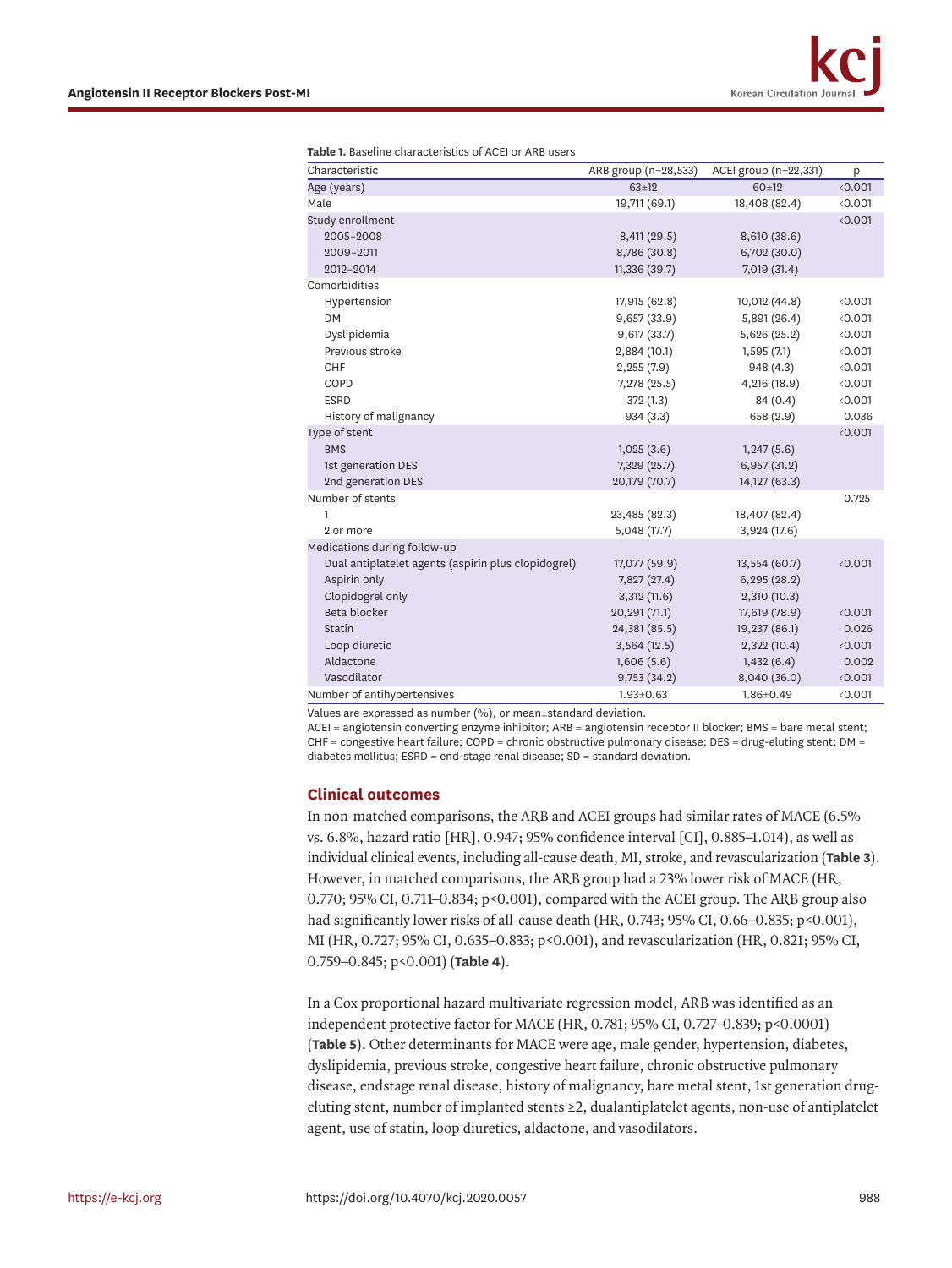<span id="page-5-0"></span>**Table 2.** Baseline characteristics of ACEI or ARB users after propensity-score matching

| Characteristic                                      | ARB group (n=19,762) | ACEI group (n=19,762) | SD      | p     |
|-----------------------------------------------------|----------------------|-----------------------|---------|-------|
| Age (years)                                         | $61 \pm 12$          | $61 \pm 12$           | 0.00    | 0.001 |
| Male                                                | 15,960 (80.7)        | 15,872 (80.3)         | $-0.01$ | 0.001 |
| Study enrollment                                    |                      |                       |         | 0.581 |
| 2005-2008                                           | 6,842(34.6)          | 6,886 (34.8)          | 0.00    |       |
| 2009-2011                                           | 6,045(30.6)          | 6,099 (30.9)          | 0.00    |       |
| 2012-2014                                           | 6,875 (34.8)         | 6,777 (34.3)          | $-0.01$ |       |
| Comorbidities                                       |                      |                       |         |       |
| Hypertension                                        | 9,901(50.1)          | 9,829 (49.7)          | $-0.01$ | 0.820 |
| <b>DM</b>                                           | 5,526 (27.9)         | 5,574 (28.2)          | 0.00    | 0.001 |
| Dyslipidemia                                        | 5,360 (27.1)         | 5,402 (27.3)          | 0.00    | 0.001 |
| Previous stroke                                     | 1,509(7.6)           | 1,545(7.8)            | 0.01    | 0.001 |
| CHF                                                 | 912(4.6)             | 937 (4.7)             | 0.01    | 0.001 |
| COPD                                                | 3,984 (20.2)         | 4,036 (20.4)          | 0.01    | 0.001 |
| <b>ESRD</b>                                         | 76 (0.4)             | 83 (0.4)              | 0.01    | 0.001 |
| History of malignancy                               | 623(3.2)             | 613(3.1)              | 0.00    | 0.001 |
| Type of stent                                       |                      |                       |         | 0.729 |
| <b>BMS</b>                                          | 859 (4.4)            | 891 (4.5)             | 0.01    |       |
| 1st generation DES                                  | 5,770 (29.2)         | 5,773 (29.2)          | 0.00    |       |
| 2nd generation DES                                  | 13,133 (66.5)        | 13,098 (66.3)         | 0.00    |       |
| Number of stents                                    |                      |                       |         | 0.001 |
| $\mathbf{1}$                                        | 16,380 (82.9)        | 16,303 (82.5)         | $-0.01$ |       |
| 2 or more                                           | 3,382 (17.1)         | 3,459 (17.5)          | 0.01    |       |
| Medications during follow-up                        |                      |                       |         |       |
| Dual antiplatelet agents (aspirin plus clopidogrel) | 11,930 (60.4)        | 11,880 (60.1)         | 0.00    | 0.760 |
| Aspirin only                                        | 5,607 (28.4)         | 5,592(28.3)           | 0.00    |       |
| Clopidogrel only                                    | 2,057 (10.4)         | 2,123(10.7)           | 0.01    |       |
| Betablocker                                         | 14,821 (75.0)        | 15,019 (76.0)         | 0.00    | 0.001 |
| <b>Statin</b>                                       | 17,107 (86.6)        | 17,015 (86.1)         | $-0.01$ | 0.001 |
| Loop diuretic                                       | 2,063 (10.4)         | 2,147 (10.9)          | 0.01    | 0.001 |
| Aldactone                                           | 1,173(5.9)           | 1,198(6.1)            | 0.00    | 0.001 |
| Vasodilator                                         | 6,884(34.8)          | 6,976 (35.3)          | 0.01    | 0.001 |
| Number of antihypertensives                         | $1.8 \pm 0.60$       | $1.88 \pm 0.48$       | 0.00    | 0.001 |

Values are expressed as number (%), or mean±standard deviation.

ACEI = angiotensin converting enzyme inhibitor; ARB = angiotensin receptor II blocker; BMS = bare metal stent; CHF = congestive heart failure; COPD = chronic obstructive pulmonary disease; DES = drug-eluting stent; DM = diabetes mellitus; ESRD = end-stage renal disease; SD = standard deviation.

> <span id="page-5-1"></span>**Table 3.** Number of events after percutaneous coronary intervention with stent insertion in patients with acute MI before propensity-score matching

| Clinical events   | ARB group (n=28,533) | ACEI group (n=22,331) | Hazard ratio (95% CI) <sup>*</sup> |
|-------------------|----------------------|-----------------------|------------------------------------|
| <b>MACE</b>       | 1,870 (6.5)          | 1,513(6.8)            | $0.947(0.885 - 1.014)$             |
| All-cause death   | 937(3.3)             | 682 (3.1)             | 1.052 (0.953-1.161)                |
| MI                | 554(1.9)             | 577(2.6)              | $0.737(0.656 - 0.828)$             |
| Stroke            | 431(1.5)             | 299(1.3)              | 1.105 (0.953-1.280)                |
| MI or stroke      | 980(3.4)             | 873 (3.9)             | $0.861(0.786 - 0.943)$             |
| Revascularization | 3,409 (12.2)         | 3,376 (15.1)          | $0.772(0.736 - 0.809)$             |

Values are expressed number (%).

ACEI = angiotensin converting enzyme inhibitor; ARB = angiotensin receptor II blocker; CI = confidence interval; MACE = major adverse cardiovascular event; MI = myocardial infarction.

\*Compared with ACEI as the reference.

## **DISCUSSION**

In this retrospective study using KNHIS claims data, we found that patients with AMI treated with PCI were more frequently prescribed ARBs than ACEIs. Furthermore, patients treated with ARBs had significantly lower rates of adverse clinical events, including MACE, all-cause death, MI, and revascularization, than those treated with ACEIs.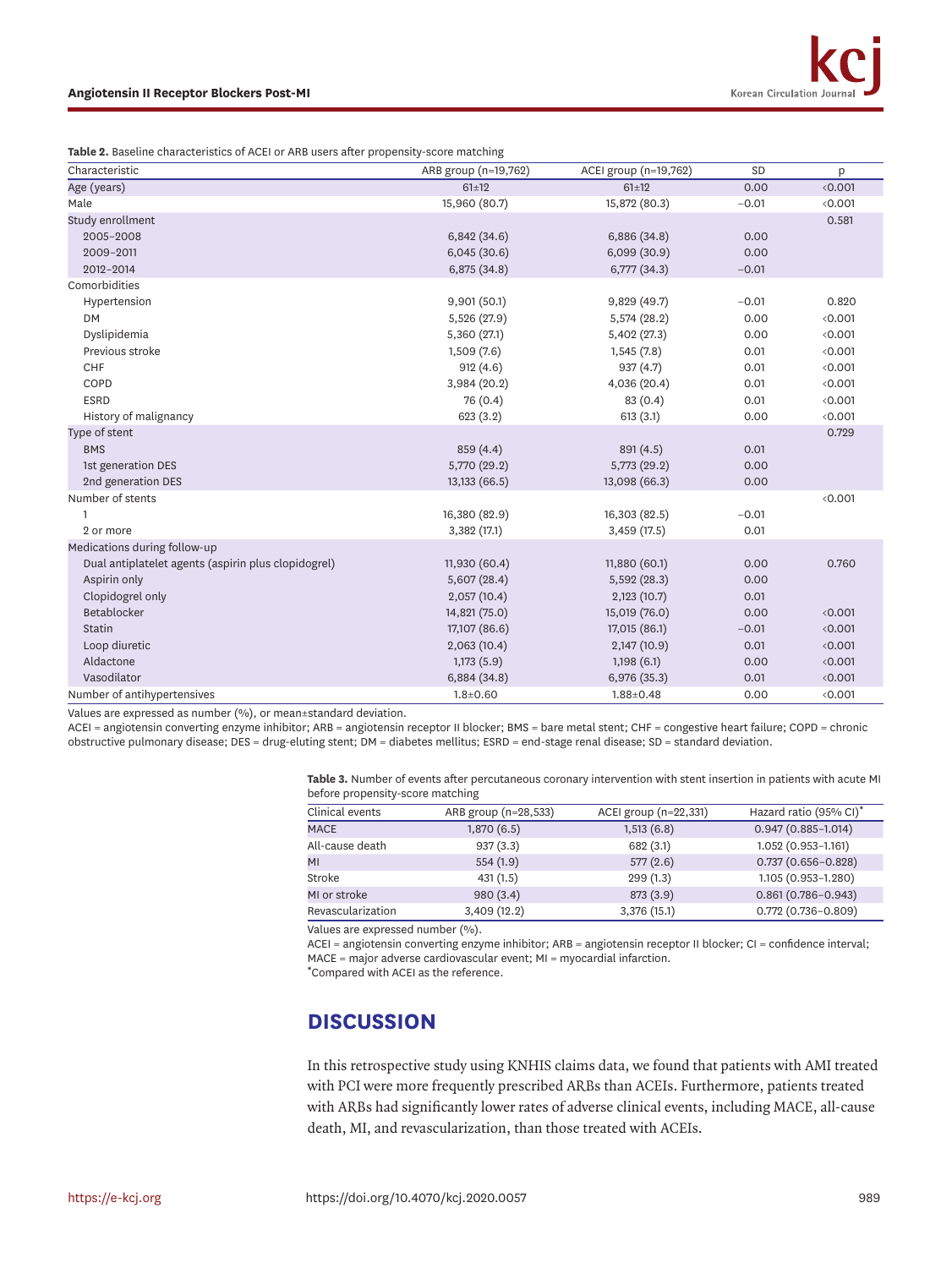#### <span id="page-6-0"></span>**Table 4.** Clinical outcomes after propensity score matching

|                       | ARB           |                     |                                             | <b>ACEI</b>   |                     |                                             |           |                 |        |
|-----------------------|---------------|---------------------|---------------------------------------------|---------------|---------------------|---------------------------------------------|-----------|-----------------|--------|
| Clinical events       | Patients-year | Number of<br>events | 2-year predicted<br>event rate <sup>*</sup> | Patients-year | Number of<br>events | 2-year predicted<br>event rate <sup>*</sup> | HR of ARB | 95% CI          |        |
| <b>MACE</b>           | 3.146.1       | 1,085               | 0.06                                        | 4.076.6       | 1,365               | 0.08                                        | 0.774     | $0.715 - 0.838$ | 0.0001 |
| All death             | I.420.8       | 490                 | 0.03                                        | 1.917.3       | 642                 | 0.04                                        | 0.741     | $0.659 - 0.834$ | 0.0001 |
| MI                    | 1.061.3       | 366                 | 0.02                                        | 1.460.4       | 489                 | 0.03                                        | 0.731     | $0.638 - 0.837$ | 0.0001 |
| Stroke                | 742.3         | 256                 | 0.01                                        | 833.2         | 279                 | 0.02                                        | 0.894     | $0.754 - 1.059$ | 0.1949 |
| MI or stroke          | ,794.9        | 619                 | 0.03                                        | 2,284.7       | 765                 | 0.04                                        | 0.789     | $0.71 - 0.877$  | 0.0001 |
| Revascularization     | 7.118.7       | 2,455               | 0.13                                        | 8,753.5       | 2,931               | 0.15                                        | 0.816     | $0.773 - 0.861$ | 0.0001 |
| All rehospitalization | 23,762.7      | 8,195               | 0.46                                        | 24,265.4      | 8.125               | 0.45                                        | 0.969     | $0.939 - 0.999$ | 0.0419 |

ACEI = angiotensin converting enzyme inhibitor; ARB = angiotensin receptor II blocker; CI = confidence interval; HR = hazard ratio; MACE = major adverse cardiovascular event; MI = myocardial infarction.

\*Events at 100 patient years.

<span id="page-6-1"></span>**Table 5.** Univariate and multivariate predictors of major adverse cardiovascular event after coronary stenting after AMI

| <b>Risk factors</b>          |                | Univariate               |                          | Multivariate             |                 |        |  |
|------------------------------|----------------|--------------------------|--------------------------|--------------------------|-----------------|--------|--|
|                              | <b>HR</b>      | 95% CI                   | p                        | <b>HR</b>                | 95% CI          | p      |  |
| Age                          | 1.055          | 1.052-1.058              | 0.0001                   | 1.045                    | 1.042-1.049     | 0.0001 |  |
| Male                         | 0.636          | $0.593 - 0.683$          | 0.0001                   | 1.189                    | 1.101-1.285     | 0.0001 |  |
| Study enrollment             |                |                          |                          |                          |                 |        |  |
| 2005-2008                    | $\overline{1}$ |                          |                          | $\mathbf{1}$             |                 |        |  |
| 2009-2011                    | 0.809          | $0.746 - 0.878$          | 0.0001                   | 1.084                    | $0.976 - 1.204$ | 0.1334 |  |
| 2012-2014                    | 0.744          | $0.686 - 0.807$          | 0.0001                   | 0.984                    | $0.874 - 1.109$ | 0.7944 |  |
| Underlying medical condition |                |                          |                          |                          |                 |        |  |
| Hypertension                 | 2.003          | 1.861-2.157              | 0.0001                   | 1.138                    | 1.046-1.239     | 0.0028 |  |
| <b>DM</b>                    | 1.826          | 1.706-1.954              | 0.0001                   | 1.323                    | 1.229-1.425     | 0.0001 |  |
| Dyslipidemia                 | 1.182          | $1.1 - 1.27$             | 0.0001                   | 0.919                    | $0.851 - 0.992$ | 0.0304 |  |
| Previous stroke              | 2.436          | $2.233 - 2.657$          | 0.0001                   | 1.484                    | 1.355-1.624     | 0.0001 |  |
| <b>CHF</b>                   | 2.573          | 2.336-2.835              | 0.0001                   | 1.344                    | $1.213 - 1.49$  | 0.0001 |  |
| COPD                         | 1.678          | 1.562-1.804              | 0.0001                   | 1.140                    | 1.057-1.228     | 0.0006 |  |
| <b>ESRD</b>                  | 5.973          | 5.057-7.054              | 0.0001                   | 4.152                    | 3.484-4.946     | 0.0001 |  |
| History of malignancy        | 2.117          | $1.84 - 2.435$           | 0.0001                   | 1.621                    | 1.407-1.869     | 0.0001 |  |
| Type of stent                |                |                          |                          |                          |                 |        |  |
| <b>BMS</b>                   | 1.827          | 1.596-2.091              | 0.0001                   | 1.723                    | 1.491-1.991     | 0.0001 |  |
| 1st generation DES           | 1.369          | $1.273 - 1.472$          | 0.0001                   | 1.290                    | 1.157-1.438     | 0.0001 |  |
| 2nd generation DES           | $\mathbf{1}$   |                          |                          | $\mathbf{1}$             |                 |        |  |
| Number of stents             |                |                          |                          |                          |                 |        |  |
| $\mathbf{1}$                 | $\mathbf{1}$   |                          |                          | 1                        |                 |        |  |
| $\geq$ 2                     | 1.025          | $0.938 - 1.118$          | 0.5885                   | 0.852                    | $0.777 - 0.934$ | 0.0007 |  |
| Medication                   |                |                          |                          |                          |                 |        |  |
| Antiplatelet agents          |                |                          |                          |                          |                 |        |  |
| Dual antiplatelet agents     | 4.691          | 4.182-5.262              | 0.0001                   | 4.128                    | 3.677-4.634     | 0.0001 |  |
| Clopidogrel only             | 1.331          | $1.106 - 1.6$            | 0.0024                   | 1.178                    | $0.979 - 1.418$ | 0.0835 |  |
| Aspirin only                 | $\mathbf{1}$   | $\overline{\phantom{a}}$ | $\overline{\phantom{a}}$ | $\overline{\phantom{a}}$ |                 | $\sim$ |  |
| No antiplatelet agents       | 4.465          | 3.298-6.046              | 0.0001                   | 2.985                    | $2.201 - 4.05$  | 0.0001 |  |
| ARB (compared with ACEI)     | 0.947          | $0.885 - 1.014$          | 0.1172                   | 0.781                    | $0.727 - 0.839$ | 0.0001 |  |
| Beta blocker                 | 0.839          | $0.779 - 0.904$          | 0.0001                   | 1.027                    | $0.844 - 1.25$  | 0.7888 |  |
| <b>CCB</b>                   | 0.919          | $0.815 - 1.037$          | 0.1695                   | 0.800                    | $0.692 - 0.925$ | 0.0026 |  |
| Statin                       | 0.513          | $0.475 - 0.555$          | 0.0001                   | 0.653                    | $0.602 - 0.709$ | 0.0001 |  |
| Loop diuretics               | 2.745          | $2.54 - 2.967$           | 0.0001                   | 1.502                    | 1.374-1.641     | 0.0001 |  |
| Aldactone                    | 2.393          | $2.16 - 2.651$           | 0.0001                   | 1.401                    | $1.251 - 1.57$  | 0.0001 |  |
| Vasodilators                 | 1.444          | 1.348-1.545              | 0.0001                   | 1.198                    | 1.118-1.284     | 0.0001 |  |

ACEI = angiotensin converting enzyme inhibitor; AMI = acute myocardial infarction; ARB = angiotensin receptor II blocker; BMS = bare metal stent; CCB = calcium channel blocker; CI = confidence interval; CHF = congestive heart failure; COPD = chronic obstructive pulmonary disease; DES = drug-eluting stent; DM = diabetes mellitus; ESRD = end-stage renal disease; HR = hazard ratio.

> Although both ARBs and ACEIs modulate the RAAS, these drugs have different action mechanisms which may lead to different effects on cardiovascular outcomes in AMI patients. ACEIs not only block the conversion of angiotensin I to angiotensin II but also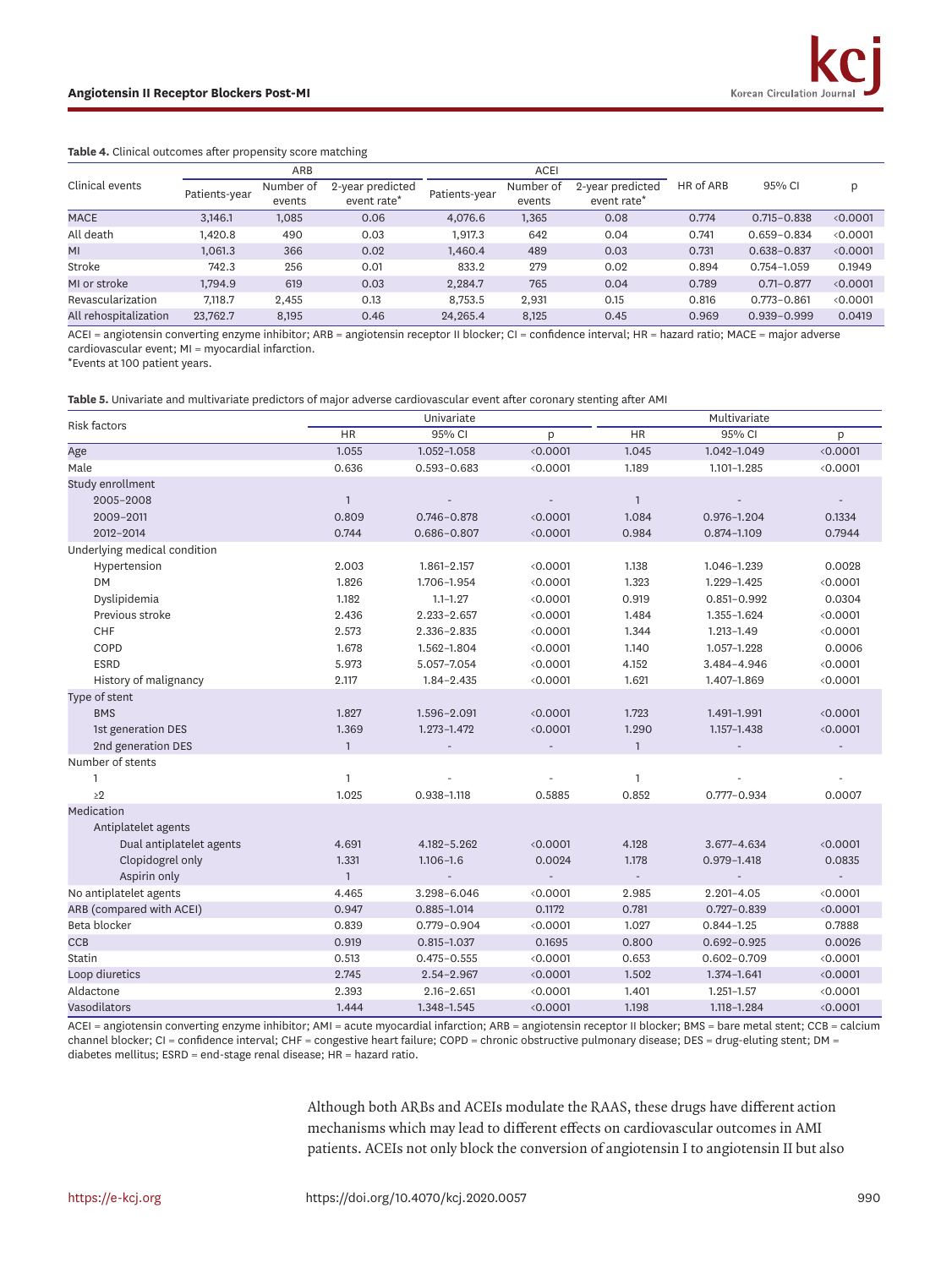<span id="page-7-5"></span><span id="page-7-4"></span><span id="page-7-0"></span>the degradation of bradykinin by inhibition of angiotensin-converting enzyme.<sup>[1\)](#page-9-0)[2\)](#page-9-1)</sup> Thereby, ACEIs decrease the formation of angiotensin II, a potent vasopressor, but increase the level of bradykinin, a vasodilator. However, long-term treatment with ACEIs leads to a gradual rise of circulating angiotensin II concentration to pretreatment levels, a phenomenon described as "angiotensin II escape."<sup>14)</sup> Angiotensin II production by other enzymes in the tissues may be responsible for this phenomenon. In contrast, ARBs directly target on the angiotensin type 1 receptor  $(ATIR)$ .<sup>15)</sup> The selective action on the attenuated total internal reflection leads to unopposed stimulation of angiotensin type 2 receptor, which in turn counteracts the vasoconstrictive effects due to AT1R stimulation.[13\)](#page-9-11) However, ARBs bypass the bradykinin pathway and may lack potential cardiovascular protective effects of bradykinin. On the other hand, ARBs do not induce cough or angioedema by accumulation of bradykinin.<sup>16)</sup>

<span id="page-7-7"></span><span id="page-7-6"></span><span id="page-7-3"></span>Recent meta-analyses demonstrated that ACEIs and ARBs have similar effectiveness for preventing major cardiovascular outcomes, such as AMI, stroke, and heart failure or hospitalization, although ACEIs are more effective for reducing total deaths and cardiovascular deaths.<sup>1749</sup>) However, only 2 randomized controlled trials have compared ARBs versus ACEIs for preventing mortality and morbidity after AMI[.11\)](#page-9-9)[12\)](#page-9-10) The Optimal Trial in Myocardial Infarction with the Angiotensin II Antagonist Losartan (OPTIMAAL),<sup>[11\)](#page-9-9)</sup> which compared losartan with captopril in patients with AMI and symptoms of heart failure or left ventricular dysfunction, found no significant differences between the 2 drugs for all-cause mortality and cardiovascular events, although there was a trend towards lower mortality in the captopril group. In the Valsartan in Acute Myocardial Infarction (VALIANT) trial,<sup>12</sup> which compared valsartan with captopril in patients with heart failure or left ventricular systolic dysfunction after AMI, valsartan was non-inferior to captopril with regard to total mortality and fatal or non-fatal adverse cardiovascular events. Based on these trials, current guidelines recommend ACEIs as first-choice treatment after AMI in patients with heart failure and/ or left ventricular dysfunction, with ARBs considered an alternative for ACEI-intolerant patients[.9\)](#page-9-7)[10\)](#page-9-8)[20\)](#page-10-3)[21\)](#page-10-4) However, these trials were conducted in the early 2000s; reperfusion therapy was performed in only approximately 10% and 30% of subjects in the OPTIMAAL<sup>[11\)](#page-9-9)</sup> and VALIANT<sup>12)</sup> trials, respectively; and the statin prescription rate was only 30%. Thus, these trials may not reflect contemporary clinical practice for the treatment of AMI.

<span id="page-7-13"></span><span id="page-7-12"></span><span id="page-7-11"></span><span id="page-7-10"></span><span id="page-7-9"></span><span id="page-7-8"></span><span id="page-7-2"></span><span id="page-7-1"></span>In recent years, several retrospective cohort studies comparing ARB and ACEI use after AMI reported inconsistent results. Hara et al. found that ACEIs were associated with better survival than ARBs.<sup>22)</sup> Similarly, Korean investigators such as Ann et al.<sup>23)</sup> and Choi et al.<sup>24)</sup> also demonstrated improved survival with ACEIs. By contrast, Lee et al.<sup>25)</sup> reported that ARBs were superior to ACEIs for preventing in-hospital mortality and 12-month MACE, findings compatible with our study results. Other Korean data by Yang et al. $^{26}$  showed comparable effectiveness of ARBs and ACEIs. Unlike the randomized controlled trials, these cohort studies included patients both with and without heart failure or left ventricular dysfunction after AMI.<sup>19)[22](#page-10-5)-26)</sup> The percentages of patients with heart failure or Killip class II/IV in these cohort studies ranged from 2.2% to 18.1%. In the present study, approximately 6% of enrolled patients had congestive heart failure. Thus, the results of the cohort studies cannot be directly compared with those of the randomized control trials. A recent meta-analysis reported that ARBs effectively reduce cardiovascular mortality and morbidity in patients without heart failure; although studied in a non-AMI setting, $^{27}$  these findings are consistent with the results of our study. Previously, several studies reported increased cardiovascular events in patients treated with ARBs, suggesting the existence of an ARB MI paradox[.28\)](#page-10-11) We did not observe an increased risk of cardiovascular events with ARB use in the present analysis.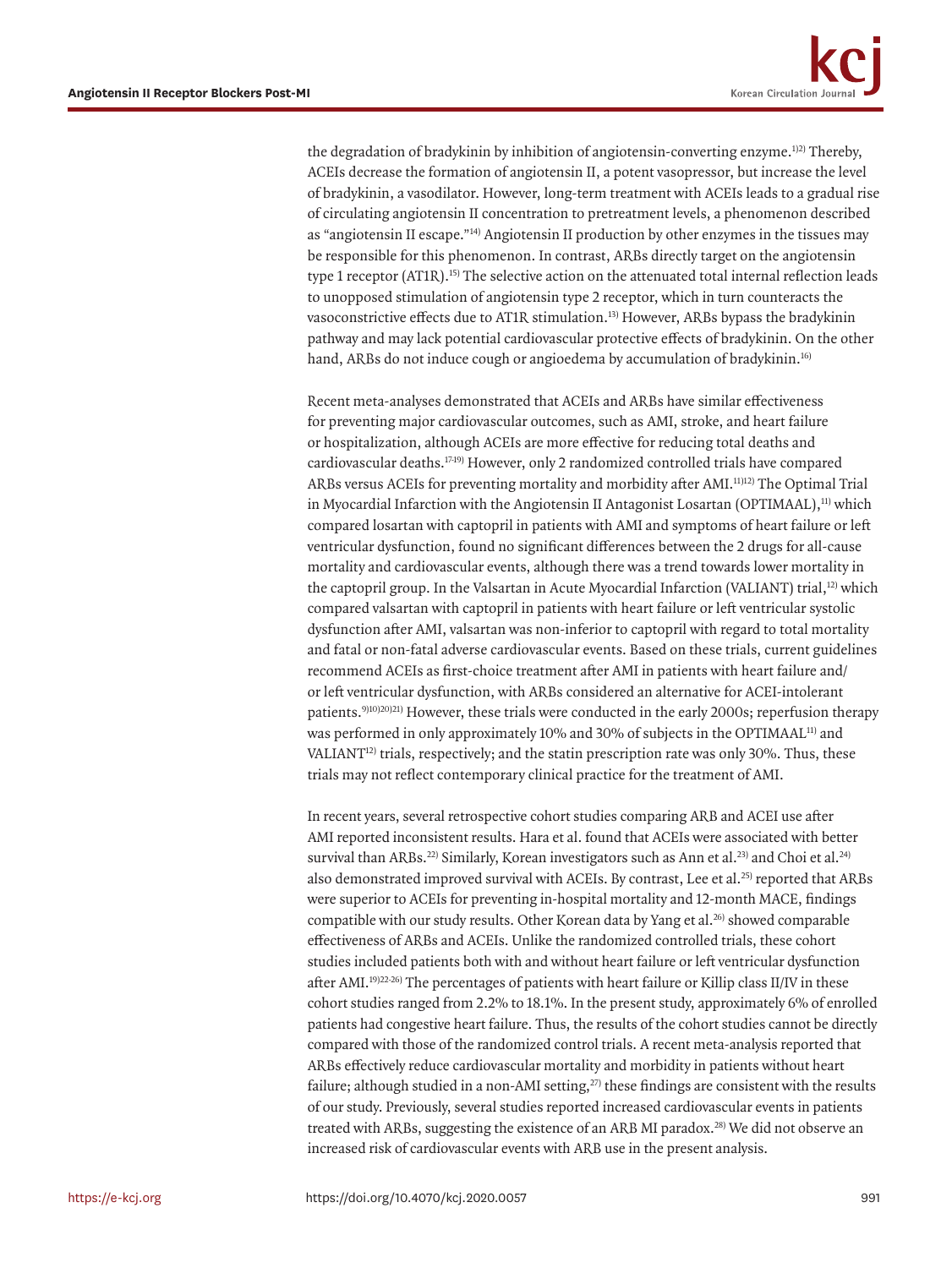Our study has several strengths. Firstly, it represents data from essentially all patients with an AMI treated with PCI (including stent insertion) in Korea between 2005 and 2014, which included >100,000 patients. This is the largest study population reported so far. Secondly, all clinical events during the follow-up period were captured; collecting data from the KNHIS database minimized loss of outcome information. Thirdly, our study differs from the previous studies in the study design. The previous studies categorized patient groups based on hospital discharge medication. However, in our study, the patient groups were analyzed based on the outpatient prescription for a 2-year follow-up period. Furthermore, this study accounted for treatment compliance by including only patients with an MPR ≥80% when comparing outcomes of ARBs versus ACEIs. No prior cohort study accounted for compliance in their analyses. Ortolani et al.<sup>[29\)](#page-10-12)</sup> reported that poor adherence to ACEI or ARB prescription medication was associated with a 20% increased risk of recurrent AMI. We further excluded 17,595 patients who received both ACEIs and ARBs during the follow-up period. Among them, 84.3% changed the medication from an ACEI to an ARB. Thus, discharge medication may not represent the actual medication the patients take for long term. In the OPTIMAAL study, ARBs were significantly better tolerated than ACEIs, with fewer patients discontinuing study medication.[11\)](#page-9-9) The relatively high rate of conversion from ACEI to ARB observed in our study likely reflects the previously reported higher rate of ACEI intolerance in Asians.<sup>8)</sup>

<span id="page-8-3"></span><span id="page-8-2"></span><span id="page-8-1"></span>Our study also has limitations. Firstly, this is a retrospective observational study. The possibility of bias cannot be excluded, despite the use of propensity score–matching to adjust for known potential confounding factors. Secondly, in this study, we included all patients who underwent PCI using stents under new diagnosis of MI. However, since cardiac biomarker or electrocardiogram data were not available, the accuracy of MI diagnosis remains uncertain. Furthermore, MI was considered to have recurred during follow-up if the diagnosis of MI was combined with rehospitalization and coronary angiography or if a new diagnosis of sudden cardiac arrest was confirmed. However, some of these patients might have been rehospitalized and have undergone coronary angiography for reasons other than recurred MI. Thus, the rate of recurred MI might have been overestimated. Thirdly, we were unable to obtain important laboratory, angiography or echocardiography data. Thus, we could not accurately determine cardiovascular disease status or heart failure severity, although we tried to adjust for left ventricular systolic dysfunction by identifying patients prescribed loop diuretics or spironolactone. In addition, there might have been also other confounding factors that were not included in the KNHIS database. Lastly, we were unable to collect information about the dosage of ACEIs or ARBs, which also may have impact on the clinical outcomes.

In conclusion, ARB use was associated with lower rates of MACE, MI, and revascularization than ACEIs in our retrospective analysis of a large, diverse group of patients with AMI treated with PCI in Korea. Further clinical trials are required to validate our findings.

# **SUPPLEMENTARY MATERIAL**

### <span id="page-8-0"></span>**Supplementary Table 1**

Frequency of ACEIs and ARBs prescribed in the study population

**[Click here to view](https://e-kcj.org/DownloadSupplMaterial.php?id=10.4070/kcj.2020.0057&fn=kcj-50-984-s001.xls)**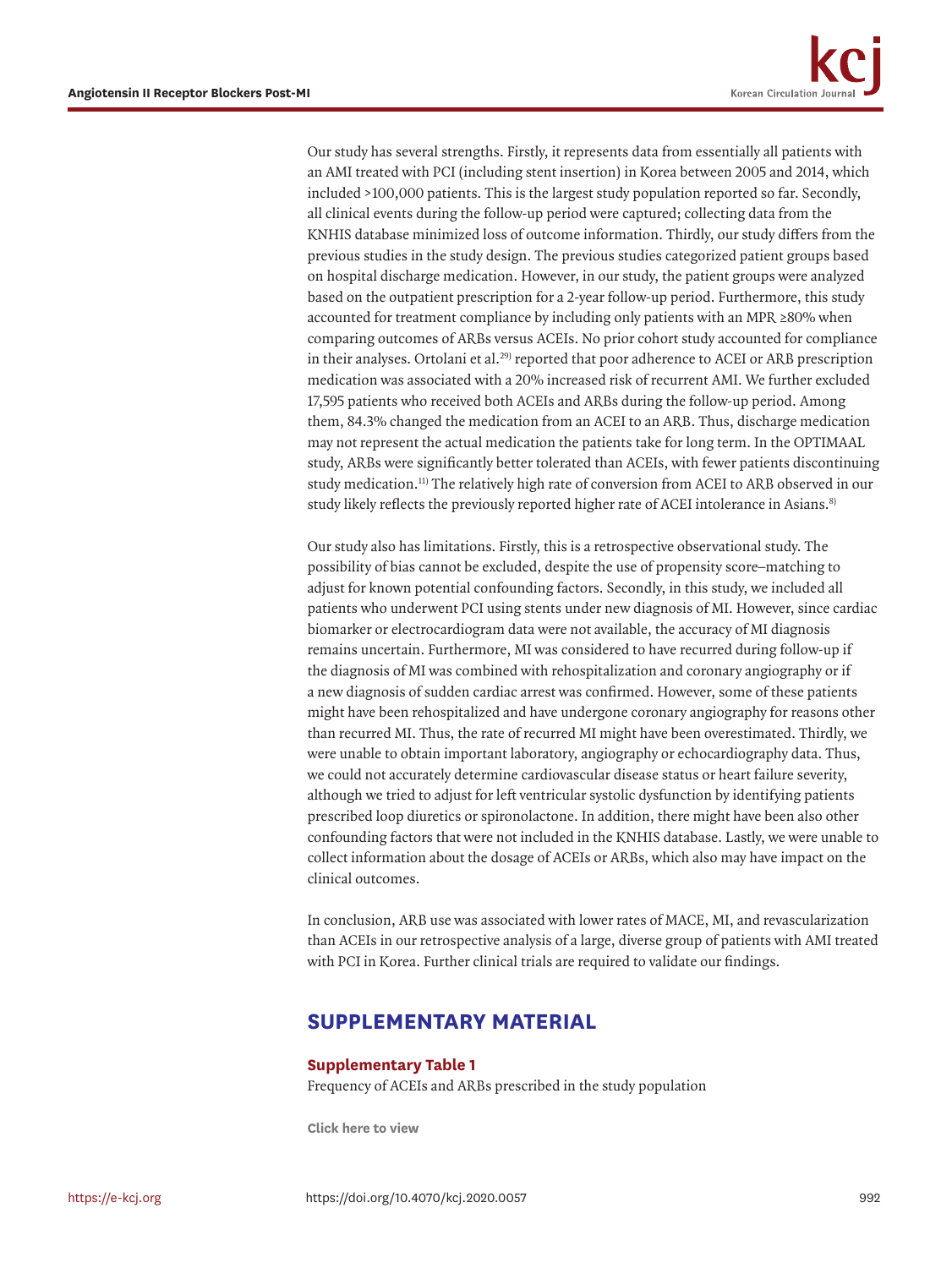# **REFERENCES**

- <span id="page-9-0"></span>[1.](#page-7-0) Ma TK, Kam KK, Yan BP, Lam YY. Renin-angiotensin-aldosterone system blockade for cardiovascular diseases: current status. *Br J Pharmacol* 2010;160:1273-92. **[PUBMED](http://www.ncbi.nlm.nih.gov/pubmed/20590619) | [CROSSREF](https://doi.org/10.1111/j.1476-5381.2010.00750.x)**
- <span id="page-9-1"></span>[2.](#page-7-0) Nehme A, Zibara K. Efficiency and specificity of RAAS inhibitors in cardiovascular diseases: how to achieve better end-organ protection? *Hypertens Res* 2017;40:903-9. **[PUBMED](http://www.ncbi.nlm.nih.gov/pubmed/28680167) | [CROSSREF](https://doi.org/10.1038/hr.2017.65)**
- <span id="page-9-2"></span>[3.](#page-1-0) Pfeffer MA, Braunwald E, Moyé LA, et al. Effect of captopril on mortality and morbidity in patients with left ventricular dysfunction after myocardial infarction. Results of the survival and ventricular enlargement trial. *N Engl J Med* 1992;327:669-77. **[PUBMED](http://www.ncbi.nlm.nih.gov/pubmed/1386652) | [CROSSREF](https://doi.org/10.1056/NEJM199209033271001)**
- <span id="page-9-3"></span>[4.](#page-1-0) The Acute Infarction Ramipril Efficacy (AIRE) Study Investigators. Effect of ramipril on mortality and morbidity of survivors of acute myocardial infarction with clinical evidence of heart failure. *Lancet* 1993;342:821-8. **[PUBMED](http://www.ncbi.nlm.nih.gov/pubmed/8104270)**
- <span id="page-9-4"></span>[5.](#page-1-1) Heart Outcomes Prevention Evaluation Study Investigators, Yusuf S, Sleight P, et al. Effects of an angiotensin-converting-enzyme inhibitor, ramipril, on cardiovascular events in high-risk patients. *N Engl J Med* 2000;342:145-53. **[PUBMED](http://www.ncbi.nlm.nih.gov/pubmed/10639539) | [CROSSREF](https://doi.org/10.1056/NEJM200001203420301)**
- 6. Dagenais GR, Pogue J, Fox K, Simoons ML, Yusuf S. Angiotensin-converting-enzyme inhibitors in stable vascular disease without left ventricular systolic dysfunction or heart failure: a combined analysis of three trials. *Lancet* 2006;368:581-8. **[PUBMED](http://www.ncbi.nlm.nih.gov/pubmed/16905022) | [CROSSREF](https://doi.org/10.1016/S0140-6736(06)69201-5)**
- <span id="page-9-5"></span>[7.](#page-1-1) Danchin N, Cucherat M, Thuillez C, Durand E, Kadri Z, Steg PG. Angiotensin-converting enzyme inhibitors in patients with coronary artery disease and absence of heart failure or left ventricular systolic dysfunction: an overview of long-term randomized controlled trials. *Arch Intern Med* 2006;166:787-96. **[PUBMED](http://www.ncbi.nlm.nih.gov/pubmed/16606817) | [CROSSREF](https://doi.org/10.1001/archinte.166.7.787)**
- <span id="page-9-6"></span>[8.](#page-8-1) McDowell SE, Coleman JJ, Ferner RE. Systematic review and meta-analysis of ethnic differences in risks of adverse reactions to drugs used in cardiovascular medicine. *BMJ* 2006;332:1177-81. **[PUBMED](http://www.ncbi.nlm.nih.gov/pubmed/16679330) | [CROSSREF](https://doi.org/10.1136/bmj.38803.528113.55)**
- <span id="page-9-7"></span>[9.](#page-7-1) Amsterdam EA, Wenger NK, Brindis RG, et al. 2014 AHA/ACC Guideline for the management of patients with non-ST-elevation acute coronary syndromes: a report of the American College of Cardiology/ American Heart Association Task Force on Practice Guidelines. *J Am Coll Cardiol* 2014;64:e139-228. **[PUBMED](http://www.ncbi.nlm.nih.gov/pubmed/25260718) | [CROSSREF](https://doi.org/10.1016/j.jacc.2014.09.017)**
- <span id="page-9-8"></span>[10.](#page-7-1) Roffi M, Patrono C, Collet JP, et al. 2015 ESC Guidelines for the management of acute coronary syndromes in patients presenting without persistent ST-segment elevation: Task Force for the Management of Acute Coronary Syndromes in Patients Presenting without Persistent ST-Segment Elevation of the European Society of Cardiology (ESC). *Eur Heart J* 2016;37:267-315. **[PUBMED](http://www.ncbi.nlm.nih.gov/pubmed/26320110) | [CROSSREF](https://doi.org/10.1093/eurheartj/ehv320)**
- <span id="page-9-9"></span>[11.](#page-8-2) Dickstein K, Kjekshus J; OPTIMAAL Steering Committee of the OPTIMAAL Study Group. Effects of losartan and captopril on mortality and morbidity in high-risk patients after acute myocardial infarction: the OPTIMAAL randomised trial. Optimal Trial in Myocardial Infarction with Angiotensin II Antagonist Losartan. *Lancet* 2002;360:752-60. **[PUBMED](http://www.ncbi.nlm.nih.gov/pubmed/12241832) | [CROSSREF](https://doi.org/10.1016/S0140-6736(02)09895-1)**
- <span id="page-9-10"></span>[12.](#page-7-2) Pfeffer MA, McMurray JJ, Velazquez EJ, et al. Valsartan, captopril, or both in myocardial infarction complicated by heart failure, left ventricular dysfunction, or both. *N Engl J Med* 2003;349:1893-906. **[PUBMED](http://www.ncbi.nlm.nih.gov/pubmed/14610160) | [CROSSREF](https://doi.org/10.1056/NEJMoa032292)**
- <span id="page-9-11"></span>[13.](#page-7-3) Kozma CM, Dickson M, Phillips AL, Meletiche DM. Medication possession ratio: implications of using fixed and variable observation periods in assessing adherence with disease-modifying drugs in patients with multiple sclerosis. *Patient Prefer Adherence* 2013;7:509-16. **[PUBMED](http://www.ncbi.nlm.nih.gov/pubmed/23807840) | [CROSSREF](https://doi.org/10.2147/PPA.S40736)**
- <span id="page-9-12"></span>[14.](#page-7-4) Ennezat PV, Berlowitz M, Sonnenblick EH, Le Jemtel TH. Therapeutic implications of escape from angiotensin-converting enzyme inhibition in patients with chronic heart failure. *Curr Cardiol Rep* 2000;2:258-62.
	- **[PUBMED](http://www.ncbi.nlm.nih.gov/pubmed/10980901) | [CROSSREF](https://doi.org/10.1007/s11886-000-0077-3)**
- <span id="page-9-13"></span>[15.](#page-7-5) Lang CC, Struthers AD. Targeting the renin-angiotensin-aldosterone system in heart failure. *Nat Rev Cardiol* 2013;10:125-34. **[PUBMED](http://www.ncbi.nlm.nih.gov/pubmed/23319100) | [CROSSREF](https://doi.org/10.1038/nrcardio.2012.196)**